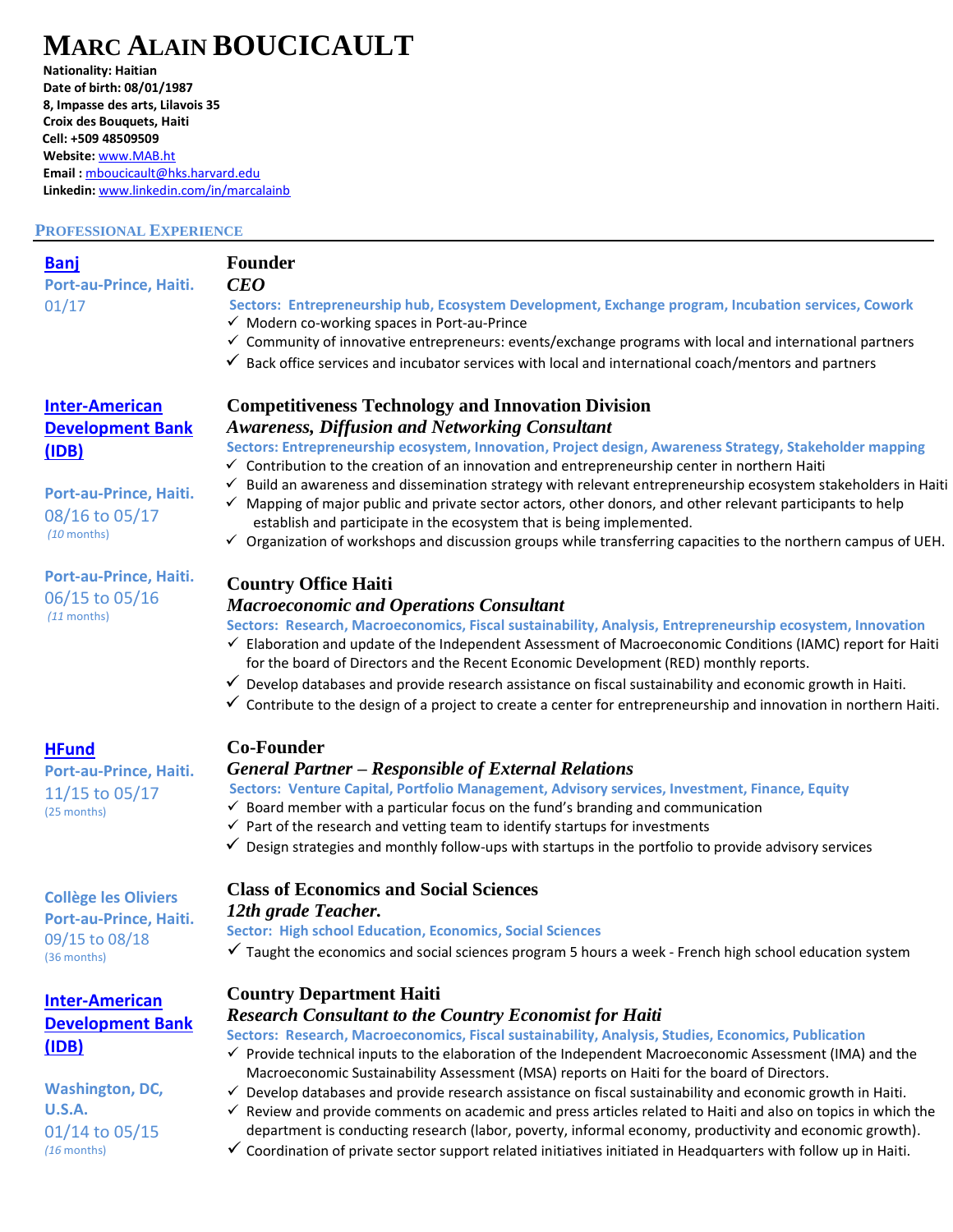**Port-au-Prince, Haiti.**  07/10 to 07/13 *(36* months)

# **Country Office Haiti**

#### *Operations Senior Analyst*

#### **Sectors: Urban Development, Modernization of States, Optima, Agriculture and Rural Development, Private Sector Development, Multilateral Investment Fund**

- ✓ Maintain daily interactions with IDB's private partners and public Executing Agencies (EAs) in Ministry of Finance, Ministry of Agriculture, Prime Minister Office and Ministry of Planning in the framework of development projects supervision related activities with an average portfolio of 200 million U.S. dollars.
- ✓ Support IDB partners and EAs in Haiti in preparing and maintaining project execution plans, budget and cashflow plans, procurement plans and administrative plans, also in the preparation of project progress reports.
- $\checkmark$  Review documentation from partners and EAs to verify compliance with IDB project management policies and procedures and input related information in the Bank's Financial and/or Monitoring and Evaluation systems.
- $\checkmark$  Support IDB's Sector Specialists in the design and supervision of development projects.
- $\checkmark$  Coordinate the implementation of the MapAmericas project in Haiti as a designated champion.

# **Investment Generation Project**

#### *Market Research Analyst*

**Sectors: Investment promotion, Private Sector Development**

- $\checkmark$  Provide local support to a HQ team on an investment generation project for Haiti in the garment industry.
- $\checkmark$  Connect regularly with IFC partners in Haiti to gather information on business climate.
- ✓ Conduct online research, develop and upload technical documents to the project's online business portal.
- $\checkmark$  Collaborate on a survey evaluating the garment sector's production capacity in Haiti after the 2010 earthquake.

**Port-au-Prince, Haiti.** 12/09 to 06/10

**[The World Bank](http://www.worldbank.org/)  Group: [International](http://www.worldbank.org/)  [Finance Corporation](http://www.worldbank.org/)**

**[\(IFC\)](http://www.worldbank.org/)**

(7 months)

#### **CONSULTATIONS AND INTERNSHIPS**

| 04/2016           | Project Management Unit-Macaya Park, Design of yearly strategic planning documents - IDB standards                             |
|-------------------|--------------------------------------------------------------------------------------------------------------------------------|
| 06/2015           | French-Haitian Chamber of Commerce, Understanding the fluctuation of the exchange rate in Haiti                                |
| 09-11/2009        | The World Bank Country Office in Haiti, Office of the Chief of Operations, Port-au-Prince, Haiti - Internship                  |
| 11-12/2013        | Castalia Strategic Advisors, Renewable Energy & Energy Efficiency Practice, Washington, DC, USA - Internship                   |
| 09/2007 - 06/2009 | Ministry of Education of Haiti, Teach introduction to economics, 9 <sup>th</sup> and 10 <sup>th</sup> grade at Lycée A. Firmin |
| 09/2020           | <b>Interamerican Development Bank, Economic Analysis of the Productive Infrastructure Program V</b>                            |

#### **EDUCATION**

2013/2015

| <b>Harvard University</b>          | Mid-Career Master's in Public Administration, |
|------------------------------------|-----------------------------------------------|
| Cambridge, MA, U.S.A.<br>2022/2023 | Mason fellow, Harvard Kennedy School          |
|                                    |                                               |

#### **American University (AU) Masters in Economics: Financial Economic Policy** (Fulbright Scholar)

Washington, DC, U.S.A. Selected Coursework: Development Macroeconomics, Econometrics I&II, Project Design, Monitoring and Evaluation, Financial Economics, Financial Management, Financial Accounting, Policy Issues in Financial Economics, Macroeconomics, Microeconomics **GPA: 3.3**

| Centre de<br><b>Techniques de</b><br><b>Planification et</b><br>d'Economie<br><b>Appliquée (CTPEA)</b><br>Port-au-Prince, Haiti.<br>2005/2009 | <b>Bachelor in Applied Quantitative Economics</b><br>Selected Coursework: International cooperation and the financing of development, Monetary Economics, Haitian<br>economy, Haitian Private sector and sustainable development, Economic and financial evaluation of projects. |
|-----------------------------------------------------------------------------------------------------------------------------------------------|----------------------------------------------------------------------------------------------------------------------------------------------------------------------------------------------------------------------------------------------------------------------------------|
|                                                                                                                                               | Final paper: "The determinants of the Central Bank money supply in Haiti: A look at the functioning of the banking<br>system from 1986 to 2010".                                                                                                                                 |